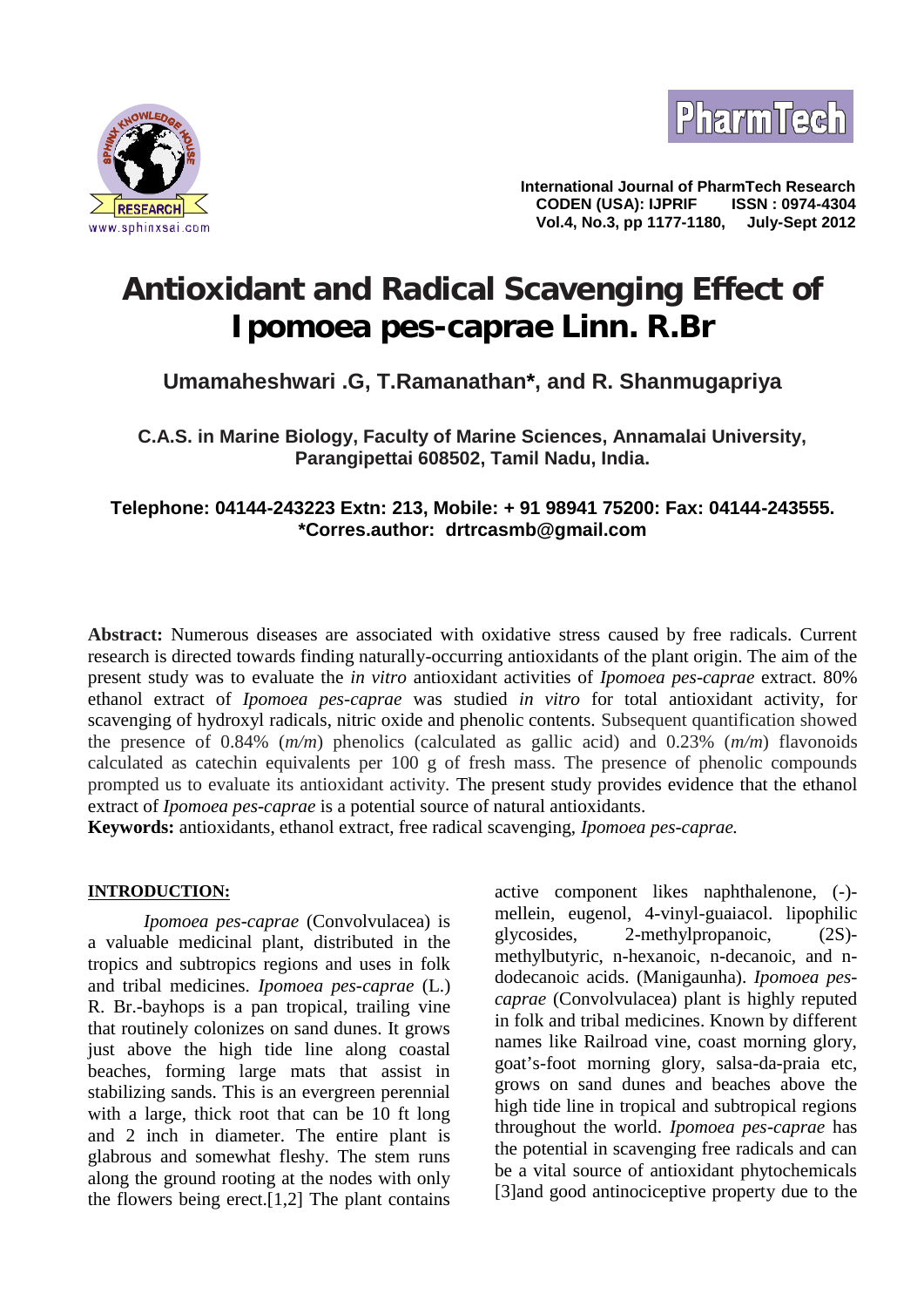presences of compounds, such as glochidone, betulinic acid, alpha- and beta-amyrin acetate, isoquercitrin in the writhing test and formalin test in mice, and to treat dolorous processes. [4]. Leaves are used in rheumatism, and as stomachic and tonic. The extract of the leaves have the astringent, diuretic and laxative properties. It has biological activity like antioxidant, analgesic and anti-inflammatory, antispasmodic, anticancer, antinociceptive, antihistaminic, insulogenic and hypoglycemic [5]. It is also used in inhibition of platelet aggregation, diarrhea, vomiting, and piles [6]. The antioxidant compounds in a typical diet are mostly derived from plant sources and polyphenolic components of higher plants act as antioxidant or other mechanisms contributing to anti-carcinogenic action [7]. The antioxidants from natural sources are given preference than synthetic sources and the DPPH method has been widely applied for estimating antioxidant activities recently [8]. Research also indicates that the DPPH test is particularly suitable for the evaluation of antioxidant activity of crude extracts [9]. Besides, evaluation of the antioxidant polyphenols from less known ethno medicinal plant from Asia are urgently needed [10].

# **MATERIALS AND METHODS**

The present study was carried out to evaluate the Antioxidant properties and radical scavenging effect from the plant of *Ipomoea pes caprae*. Hence it is an imperative need to do the following steps

#### **PREPARATION OF PLANT EXTRACTS**

The plant sample was collected from Parangipettai, Cuddalore District, Tamilnadu. The dried leaves (1.0 kg) were powdered by electrical blender. The soxhlet apparatus which contain the 80% of ethyl alcohol used for the 20 gm of plant sample followed by the standard procedure [11]. The plant material was loaded in the inner tube of the soxhlet apparatus and then fitted into a round bottomed flash containing ethanol separately. The solvents were boiled gently (40°C) over a heating mantle using the adjustable rheostat. The extraction was continued for 8 h and the solvent was removed at the reduced pressure with the help of rotary vacuum evaporator to yield a viscous dark green residue (12.5g) of ethyl alcohol of leaf extracts.

### **ESTIMATION OF TOTAL PHENOLIC CONTENT**

Total phenolic content was determined using Folin-Ciocalteu (FC) reagent according to the method of Singleton and Rossi with a slight modification. Briefly, the plant extract (0.1 ml) was mixed with 0.75 ml of FC reagent (previously diluted 1000-fold with distilled water) and incubated for 5 min at 22 $^{\circ}$ C, then 0.06% Na<sub>2</sub>CO<sub>3</sub> solution was added. After incubation at 22°C for 90 min, the absorbance was measured at 725 nm. All tests were performed six times. The phenolic content was evaluated from a gallic acid standard curve.

# **ESTIMATION OF TOTAL FLAVONOID**

The total flavonoid content was determined with aluminum chloride  $(AICI_3)$  according to a known method (12) using quercetin as a standard. The *Ipomoea pes-caprae* extract (0.1 ml) was added to 0.3 ml distilled water followed by  $\text{NaNO}_2$  (0.03) ml, 5%). After 5 min at  $25^{\circ}$ C, AlCl<sub>3</sub> (0.03 ml, 10%) was added. After a further 5 min, the reaction mixture was treated with 0.2 ml 1 mM NaOH. Finally, the reaction mixture was diluted to 1 ml with water and the absorbance was measured at 510 nm. All tests were performed six times. The flavonoid content was calculated from a quercetin standard curve.

# **DPPH FREE RADICAL SCAVENGING ACTIVITY**

The free-radical scavenging activity of *Ipomoea pes-caprae* extract was measured by the decrease in absorbance of ethanol solution of DPPH (13). A stock solution of DPPH (33 mg  $L^{-1}$ ) was prepared in methanol and 5 mL of this stock solution was added to 1 mL of the *Ipomoea pes-caprae* extract solution at different concentrations (200, 400, 600, 800 and 1000 mg mL<sup>-1</sup>).After 30min,absorbance was measured at 517nm and compared with the standards, *i.e.*, ascorbic acid, BHA and a-tocopherol (10–50mg  $mL^{-1}$ ). Scavenging activity was expressed as the percentage inhibition.

# **HYDROXYL RADICAL SCAVENGING ACTIVITY**

Ethanol extract at different concentrations was placed in a test tube and evaporated to dryness. One mL of iron-EDTA solution (0.13% ferrous ammonium sulfate and 0.26% EDTA), 0.5 mL of 0.018% EDTA, 1 mL of DMSO -0.85%, *V/V*, in 0.1 mol L–1 phosphate buffer, pH 7.4 and 0.5 mL of 0.22% ascorbic acid were added to each tube (14). The tubes were capped tightly and heated in a water bath at 80–90 °C for 15 min. The reaction was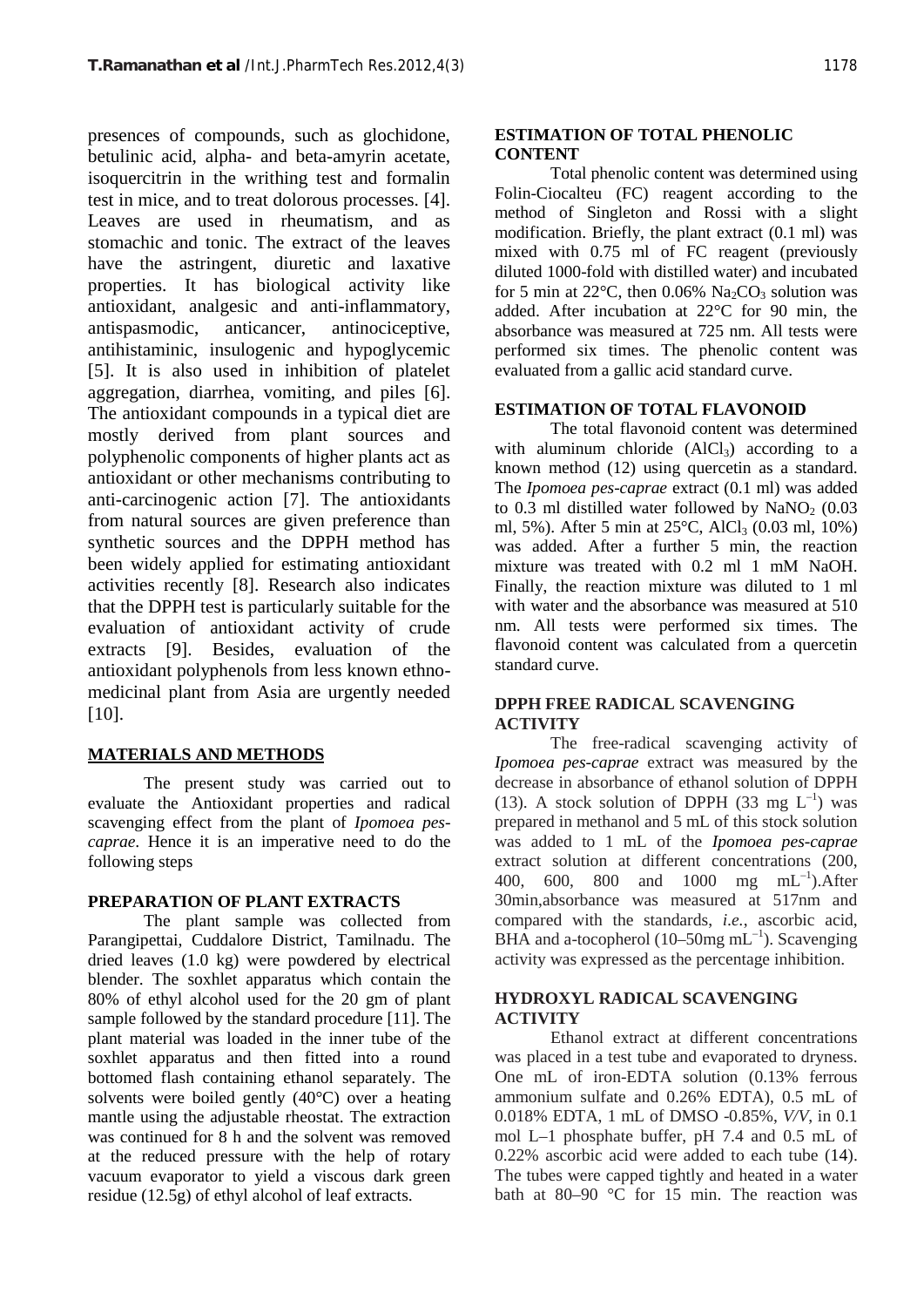terminated by adding 1 mL of ice-cold TCA (17.5% *m/V*). Three ml of Nash reagent (75.0 g ammonium acetate, 3 mL glacial acetic acid and 2 mL acetyl acetone were mixed and water was added to a total volume of 1 L) was added to each tube; the tubes were left at room temperature for 15 min for colour development. The intensity of the yellow colour formed was measured at 412 nm against a blank of the reagent. Percentage inhibition was determined by comparing the results of the test and standard compounds.

#### **NITRIC OXIDE SCAVENGING ACTIVITY**

Nitric oxide scavenging activity was measured spectrophotometrically (15). Sodium nitroprusside (5 mM  $L^{-1}$ ) in phosphate buffered saline pH 7.4, was mixed with different concentrations of the extract (200–1000 mg mL–1) prepared in methanol and incubated at 25 °C for 30 min. A control without the test compound, but with an equivalent amount of methanol, was taken. After 30 min, 1.5 mL of the incubated solution was removed and diluted with 1.5 mL of Griess reagent (1% sulphanilamide, 2% phosphoric acid and 0.1% N-1- naphthylethylenediamine dihydrochloride). Absorbance of the chromophore formed during diazotization of the nitrite with sulphanilamide and subsequent coupling with N-1- naphthylethylene diamine dihydrochloride was measured at 546 nm and the percentage scavenging activity was measured with reference to the standard.

# **STATISTICAL ANALYSIS**

Values were represented as mean  $\pm$  SD of three parallel measurements and data were analyzed using the t-test.

#### **RESULTS AND DISCUSSION**

From the results on the total phenolic content, it was found that there were 0.84% of gallic acid equivalents of phenolic compounds while the total

flavonoid content was 0.23% of catechin equivalent of fresh mass of *Ipomoea pes-caprae* extract. The results of antioxidant and free radical scavenging activity are given in Table 1. The free radical scavenging activity was evaluated by using various *in vitro* assays. DPPH radical was used as a substrate to evaluate the free radical scavenging activity of *Ipomoea pes-caprae* extract. The scavenging effect of *Ipomoea pes-caprae* extract on the DPPH radical was

56.12 $\pm$ 2.4 % ( $p < 0.005$ ), at a concentration of 1000 mg  $mL^{-1}$  compared to the scavenging effects of ascorbic acid, BHA and a-tocopherol at 50 mg  $mL^{-1}$ of  $58.11 \pm$ 

1.2,  $51.12 \pm 1.1$  and  $37.12 \pm 0.2$  ( $p < 0.05$ ) respectively. Hydroxyl radicals are the major active oxygen species that cause lipid oxidation and enormous biological damage (L. W. Aurand). The percentage of hydroxyl radical scavenging increased with the increasing concentration of *Ipomoea pes caprae* extract. Nitric oxide (NO) is a potent pleiotropic mediator of physiological processes such as smooth muscle relaxation, neuronal signaling, inhibition of platelet aggregation and regulation of cell mediated toxicity [16]. The percentage inhibition of nitric oxide generation by *Ipomoea pes caprae* at 1000 mg  $mL^{-1}$  concentration was found to be  $29.3 \pm 3.3$  % ( $p < 0.005$ ). On the other hand, ascorbic acid at 50 mg  $mL^{-1}$  concentration showed 14.2 $\pm$  0.8 % ( $p < 0.05$ ) inhibition of nitric oxide.

#### **CONCLUSION**

Free radical scavenging effect of *Ipomoea pes-caprae* increases with increasing concentration and maximum antioxidant activity was observed at  $1000 \text{ mg } \text{mL}^{-1}$ . Antioxidant activity may be due to phenolic compounds in *Ipomoea pes-caprae* but further work should be done on the isolation and identification of other antioxidant components of *Ipomoea pes-caprae.*

**Sample Concentration DPPH radical scavenging (%) Hydroxyl radical scavenging (%) Nitrite radical scavenging (%)** *Ipomoea pes caprae* 1000 56.12±2.4 38.2 1.4 29.3 3.3 Ascorbic acid 50 58.11±1.2 - 32.1 14.2 0.8 BHA 50 51.12±1.1 50.4 1.3 - 1.4 Tocopherol 50  $37.12 \pm 0.2$  - - - -

**Table 1.Antioxidant profile of** *Ipomoea pes-caprae* **extract**

A Mean  $\pm$  SD,  $n = 3$